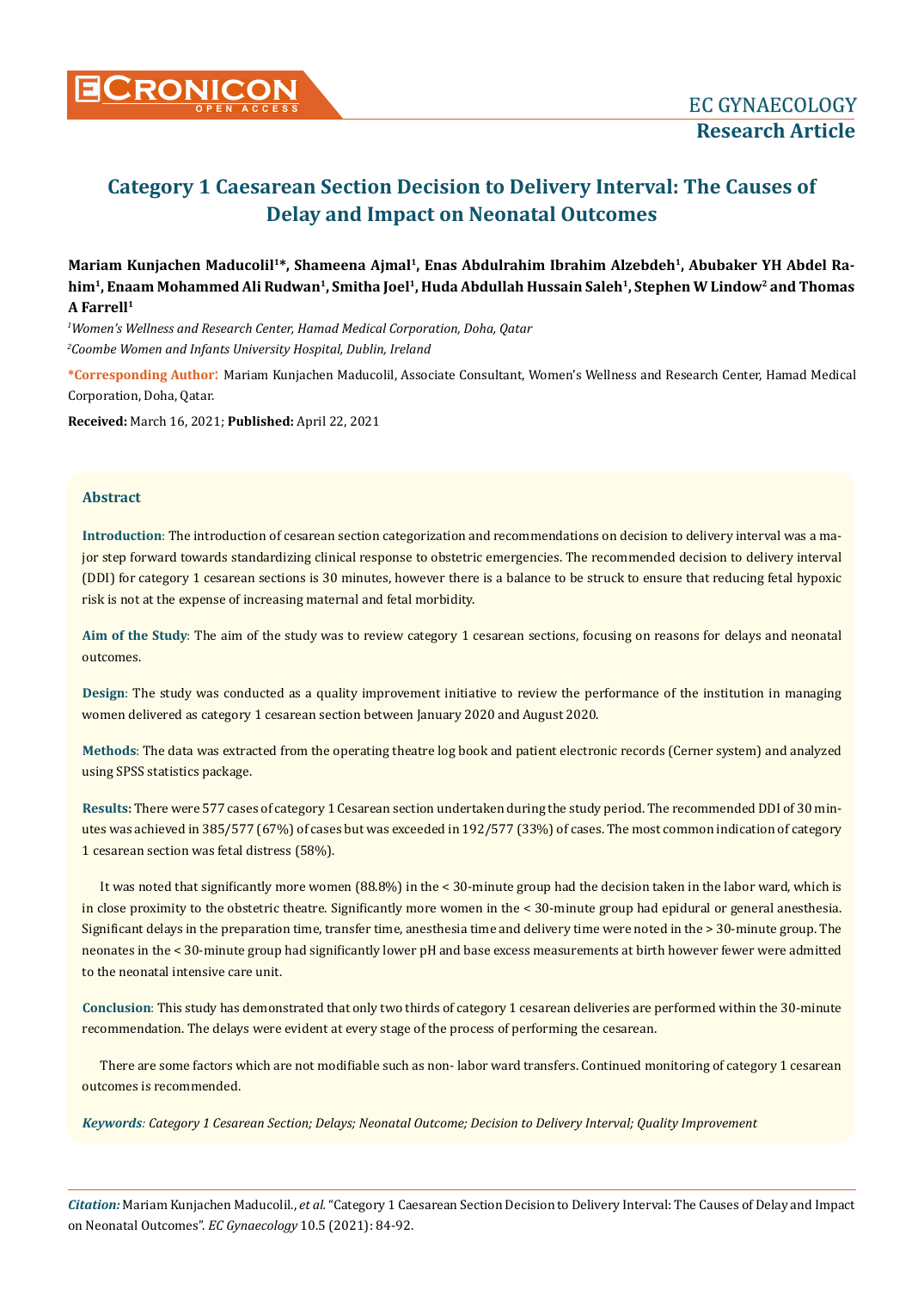#### **Introduction**

Traditionally cesarean sections were broadly classified as elective and emergency procedures. The term 'emergency cesarean section' had a variety of meanings depicting level of urgency, often classified as 'crash' or 'urgent' with no definitive standardization amongst healthcare providers. The result was often a failure in communication which resulted in a dysfunctional team co-ordination and unnecessary delays, with the potential to negatively impact on perinatal outcomes [1].

The introduction of a cesarean section categorization based on the urgency of delivery was a major step forward towards standardizing clinical response to obstetric emergencies in order to improve neonatal outcome. Lucas., *et al*. (2000) proposed a new classification of cesarean section based on 4 categories, which has since been adopted universally [2]. The four categories are: Category 1: immediate threat to the life of the woman or the fetus, Category 2: maternal or fetal compromise not immediately life threatening, Category 3: needing early delivery but no maternal or fetal com-promise and Category 4: delivery at a time to suit the patient and maternity team.

The recommended time from decision to delivery for Category 1 cesarean sections is still controversial, however there is a general consensus that delivery should be expedited as quickly and as safely as possible, aiming for a decision to delivery interval (DDI) of 30-minutes or less. Whilst 30 minutes is the target it is important that the team do not lose sight of the balance that needs to be struck between fetal hypoxic risk and the risk posed to the mother prior to her stabilization before surgery.

The RCOG Classification of Urgency of Cesarean Section - A Continuum of Risk Good Practice Guideline recommends that once a decision for category 1 cesarean section is made, then the aim should be to deliver the baby within 30-minutes [3]. The National Institute for Health and Care Excellence guidelines recommended that the 30-minute rule is to be used as an audit target for capabilities of an obstetric unit rather than as a strict requirement for category 1 cesarean deliveries [4].

Locally, the maternity unit a DDI of 20- minutes is used as a key performance indicator, however for the purpose of this review, the 30-minute interval was used in order to allow comparisons with international standards [5].

#### **Aim of the Study**

The aim of this study was to review the performance of the maternity unit in achieving category 1 cesarean deliveries within 30-minutes of a decision being made, focusing on organizational, manpower and surgical factors which contributed to delays, and their impact on maternal and neonatal outcomes.

## **Methodology**

This retrospective cohort quality improvement study was performed between January 2020 and August 2020 in a large tertiary maternity center in Doha, Qatar delivering approximately 18,000 women per annum.

The electronic patient files (Cerner system) identified those women undergoing a category 1 cesarean section during the time period. The indication for the categorization, maternal characteristics and surgical and perinatal outcomes were extracted individually. In order to ensure the cases were correctly categorized the following indications: cord prolapse, category 3 CTG, fetal bradycardia, suspected uterine rupture, abruption placenta and failed instrumental delivery. Those cesarean sections initially listed as category 2 but re-classified to category 1 to expedite delivery due to delays in accessing theatre were excluded.

The maternal characteristics collected included maternal age, BMI, gravidity, parity, number of previous cesarean deliveries, previous abdominal surgery, gestational age and whether singleton or multiple pregnancy. The organizational characteristics included hospital

*Citation:* Mariam Kunjachen Maducolil., *et al.* "Category 1 Caesarean Section Decision to Delivery Interval: The Causes of Delay and Impact on Neonatal Outcomes". *EC Gynaecology* 10.5 (2021): 84-92.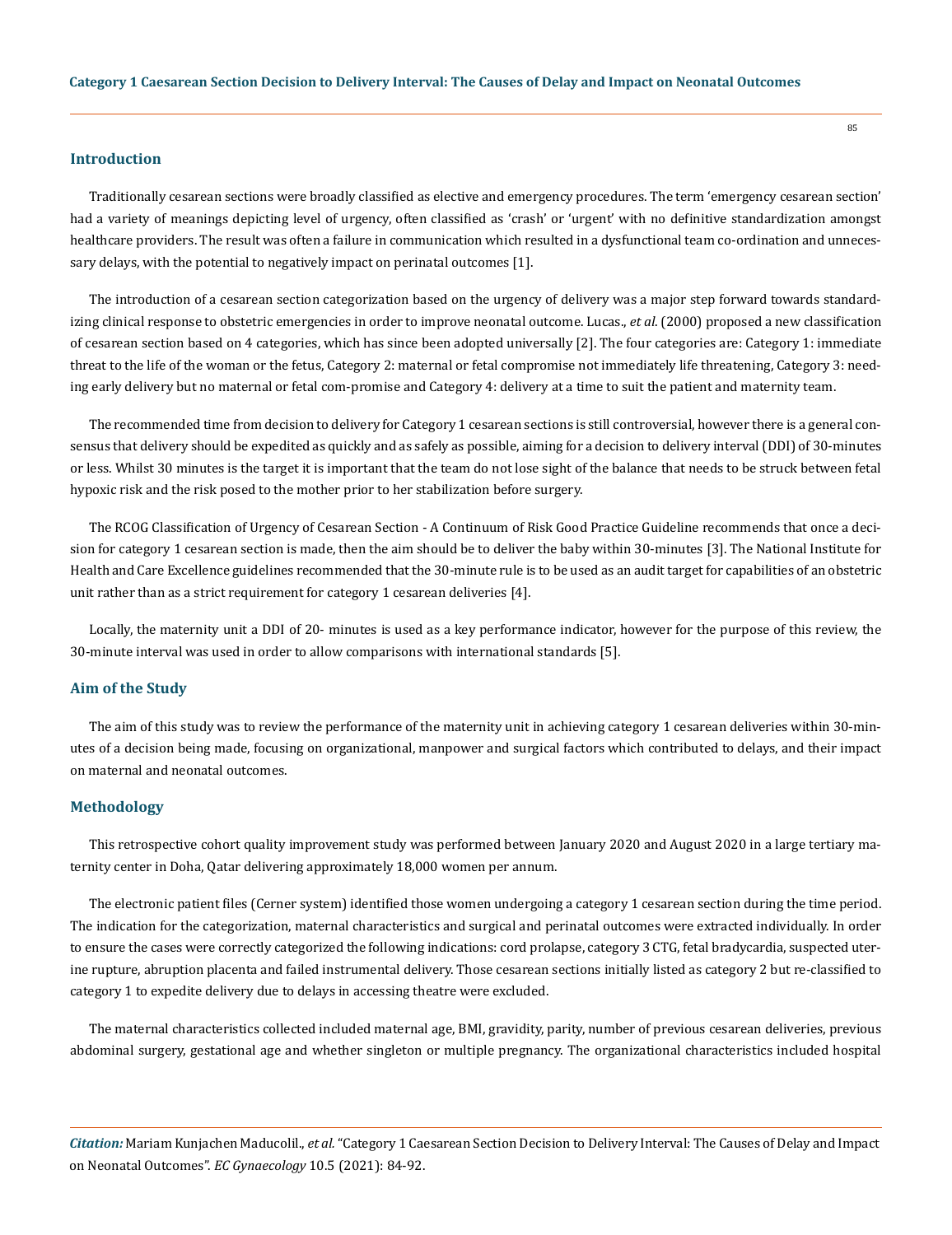86

location where the decision was made, seniority of the decision maker and of the primary surgeon and anesthetist. The obstetric and neonatal outcomes included estimated blood loss, maternal admission to HDU/ICU, 1- and 5-minute Apgar scores, umbilical cord arterial PH and base excess.

The decision to delivery interval is defined as the time from the decision for category 1 cesarean section to the time the fetus was delivered. This period included transfer time (time from decision to arrival to operating theatre), anesthesia time (time from immediate start of anesthesia to skin incision) and delivery time (time from incision to delivery). DDI was the total time of the 4 components listed.

Comparison between the outcome variables was then made between 2 groups of women: DDI less than or more than 30 minutes. The analysis was performed using SPSS version 20 (SPSS, New York, USA) with statistical significance set at P < 0.05.

**Ethics approval:** As this is a study based on an audit done as a part of quality improvement project, ethical approval from the research committee is not applicable for this study.

## **Results**

There were 577 cases of category 1 cesarean section undertaken during the study period. Timings were recorded by the live computerbased records (Cerner) to calculate a DDI to the nearest minute. The results were divided into a DDI of < 30-minute (n = 385) and a DDI >31-minute (n = 192).

|                     | $DDI < 30$ Min | $DD > 30$ min | Chi-sq, t test or Mann-Whitney U    |
|---------------------|----------------|---------------|-------------------------------------|
|                     | $(n = 385)$    | $(n = 192)$   | (Significance)                      |
|                     | N(%)           | N(%)          |                                     |
| <b>Maternal Age</b> |                |               | 2.1 $(p = NS)$                      |
| < 20y               | 9(2.3)         | 5(2.6)        |                                     |
| $20 - 30y$          | 215 (55.8)     | 95 (49.5)     |                                     |
| $31 - 40y$          | 150 (39)       | 86 (44.8)     |                                     |
| > 40                | 11(2.9)        | 6(3.1)        |                                     |
| Gravidity           | $2(1-17)$      | $2(1-13)$     | Mann Whitney U 0.275 ( $p = NS$ )   |
| Median (range)      |                |               |                                     |
| Parity              | $1(0-16)$      | $1(0-9)$      | Mann Whitney U $0.629$ ( $p = NS$ ) |
| Median (range)      |                |               |                                     |
| BMI                 | 30.6(5.4)      | 30.9(6.6)     | $t = -0.56$ (p = NS)                |
| Mean (SD)           |                |               |                                     |
| Number multiple     | 10(2.6)        | 11 (5.8)      | 3.63 ( $p = 0.06$ )                 |
| pregnancies         |                |               |                                     |

*Table 1: Maternal characteristics of the 2 decision to delivery interval (DDI) groups.*

The maternal demographic characteristics are shown in table 1. The ethnicity of the 2 group was not significantly different (chi-sq 10.263, p = NS) with 52.5% and 56.3% respectively for the Qatari and non- Qatari patients. There was no difference in primary and secondary co-morbidities between the 2 groups, as 63.1% and 62% of women had no primary and 95.6% and 92.2% of women had no secondary co-morbidity.

*Citation:* Mariam Kunjachen Maducolil., *et al.* "Category 1 Caesarean Section Decision to Delivery Interval: The Causes of Delay and Impact on Neonatal Outcomes". *EC Gynaecology* 10.5 (2021): 84-92.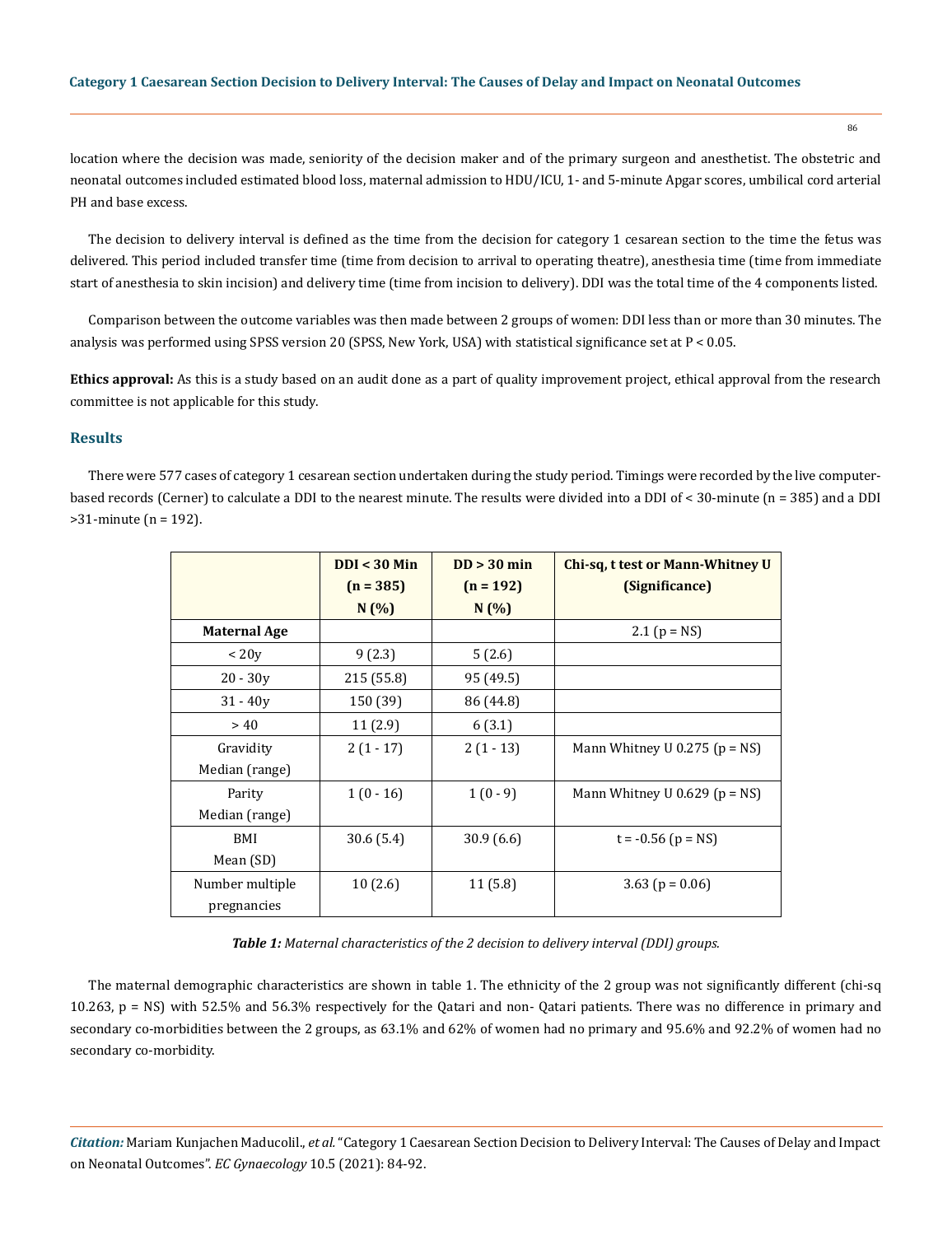|                              | $DDI < 30$ Min<br>$(n = 385)$<br>N(%) | $DD > 30$ min<br>$(n = 192)$<br>N(%) | <b>Chi-sq (Significance)</b> |
|------------------------------|---------------------------------------|--------------------------------------|------------------------------|
| Indication                   |                                       |                                      | 118.749 ( $p < 0.0001$ )     |
| Antepartum hemorrhage        | 54 (14)                               | 45 (23.4)                            |                              |
| Fetal bradycardia            | 84 (21.8)                             | 3(1.6)                               |                              |
| CTG - category 3             | 146 (37.9)                            | 71 (37)                              |                              |
| Cord prolapse                | 24(6.2)                               | 1(0.5)                               |                              |
| Failed instrumental delivery | 10(2.5)                               | $\theta$                             |                              |
| <b>Others</b>                | 29(7.5)                               | 64 (33.3)                            |                              |
| Uterine rupture suspected    | 10(2.6)                               | 6(3.1)                               |                              |
| Scalp $pH < 7.2$             | 28 (7.3)                              | 2(1)                                 |                              |

*Table 2: Indications for category 1 cesarean section of the 2 decision to delivery interval (DDI) groups.*

The indications for category 1 cesarean section is shown in table 2. The most common indication of category 1 cesarean section was fetal distress (58%) which was defined as category 3 CTG, fetal bradycardia and fetal scalp pH < 7.2. The other indications were antepartum hemorrhage (37.4%), cord prolapse (6.7%), failed instrumental delivery (2.5%) and suspected uterine rupture (5.7%). It was noted that there were significant number of women in the >30-minute group having an 'other indications' for category 1 cesarean sections such as severe preeclampsia and sepsis.

|                          | $DDI < 30$ Min | $DDI > 30$ min | <b>Chi-sq (Significance)</b> |
|--------------------------|----------------|----------------|------------------------------|
|                          | $(n = 385)$    | $(n = 192)$    |                              |
|                          | N(%)           | N(%)           |                              |
| Where was decision taken |                |                | 44.279 ( $p < 0.0001$ )      |
| Emergency department     | 26(6.8)        | 46 (23.9)      |                              |
| High dependency unit     | 2(0.5)         |                |                              |
| Labor ward               | 342 (88.8)     | 130 (67.7)     |                              |
| Antenatal ward           | 15(3.9)        | 16(8.3)        |                              |

*Table 3: Hospital locality where the cesarean decision was made for the 2 decision to delivery interval (DDI) groups.*

The impact of the location within the hospital where the decision of category 1 cesarean section was taken and DDI were analyzed (Table 3). It was noted that significantly more women (88.8%) in the < 30-minute group had the decision taken in the labor ward (close proximity to the obstetric theatre), compared to those with a delay of > 30-minutes who were much more likely to be in other areas of the hospital when the decision was taken.

|                                    | $DDI < 30$ min | $DDI > 30$ min | <b>Chi-sq (Significance)</b> |
|------------------------------------|----------------|----------------|------------------------------|
|                                    | $(n = 385)$    | $(n = 192)$    |                              |
|                                    | N(%)           | N(%)           |                              |
| Anesthesia                         |                |                | 72.634 ( $P < 0.0001$ )      |
| Combined spinal and epidural (CSE) | 1(0.3)         | 11(5.7)        |                              |
| Epidural                           | 159 (41.3)     | 49 (25.5)      |                              |
| General                            | 90 (23.4)      | 11(5.7)        |                              |
| Spinal                             | 135(35.1)      | 121 (63)       |                              |
| Anesthesia conversion              | 9(2.3)         | 8(4.2)         | 1.499 ( $p = NS$ )           |
| Consultant anesthetist             | 172 (44.7)     | 101 (52.6)     | $3.231$ (p = 0.07)           |
| Specialist anesthetist             | 213 (55.3)     | 91 (47.4)      |                              |

*Table 4: Method of anesthesia for the 2 decision to delivery interval (DDI) groups.*

*Citation:* Mariam Kunjachen Maducolil., *et al.* "Category 1 Caesarean Section Decision to Delivery Interval: The Causes of Delay and Impact on Neonatal Outcomes". *EC Gynaecology* 10.5 (2021): 84-92.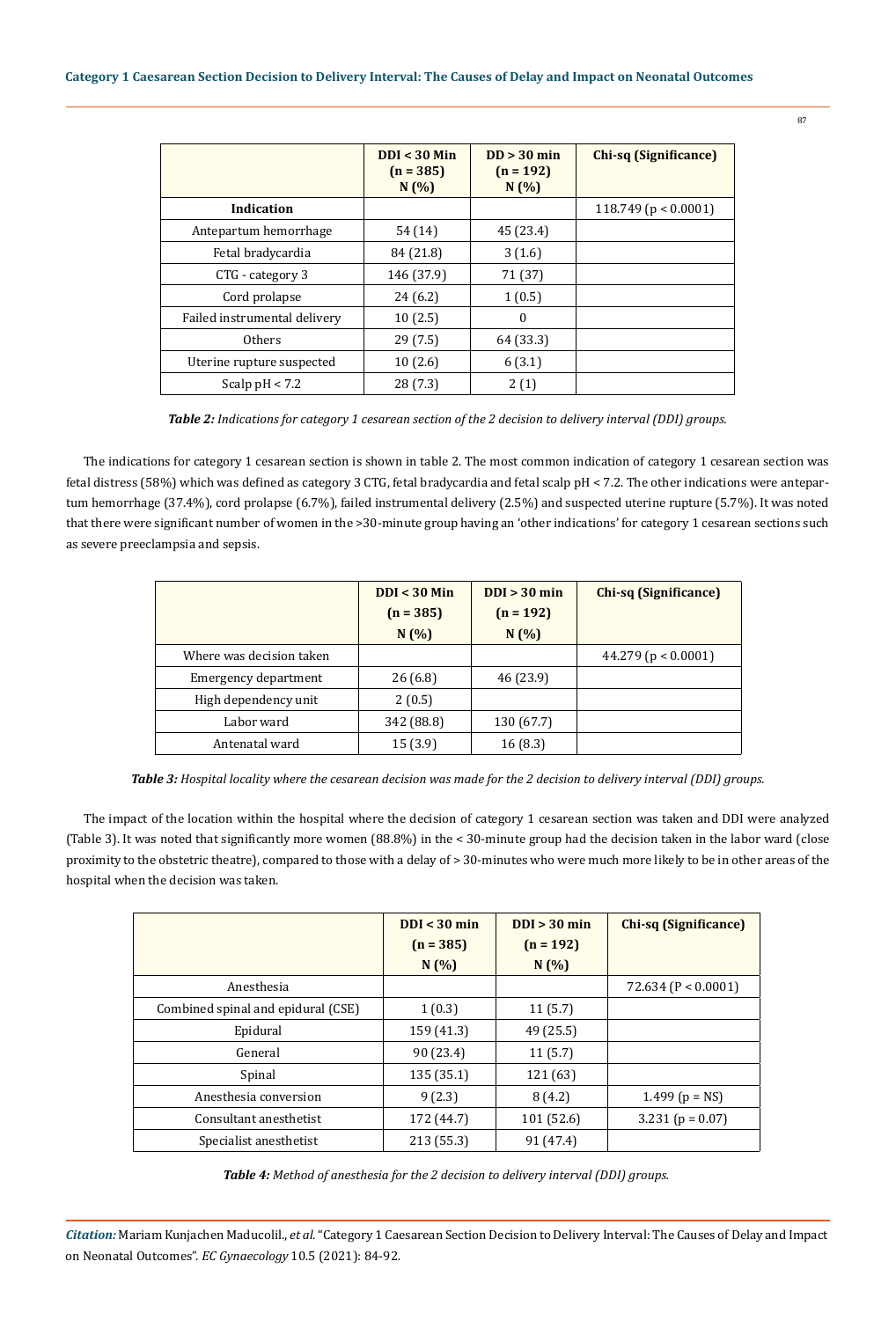Table 4 outlines the DDI of category 1 cesarean section performed under each mode of anesthesia. Significantly more women in the <30-minute group had epidural or general anesthesia, whilst there were more spinal blocks in the >30-minute group. There were no significant differences in the seniority of the administering anesthetist or the performing surgeon, and no difference in the conversion rate regional to general anesthesia between the 2 groups.

|                            | DDI < 30 min | DDI > 30 min | <b>Chi-sq (Significance)</b> |
|----------------------------|--------------|--------------|------------------------------|
|                            | $(n = 385)$  | $(n = 192)$  |                              |
|                            | N(%)         | N(%)         |                              |
| Previous abdominal surgery | 82 (21.3)    | 60 (31.3)    | 6.838 ( $p < 0.01$ )         |
| Number previous Cesareans  |              |              | $20.126$ (p < 0.001)         |
| $\Omega$                   | 308 (80)     | 131 (68.6)   |                              |
|                            | 60 (15.6)    | 36 (18.8)    |                              |
| 2                          | 11(2.9)      | 10(5.2)      |                              |
| 3                          | 3(0.8)       | 11(5.7)      |                              |
| 4                          | 3(0.8)       | 2(1)         |                              |
| 6                          | 0            | 1(0.5)       |                              |

*Table 5: Previous abdominal or cesarean surgery for the 2 decision to delivery interval (DDI) groups.*

Table 5 demonstrates that those women with previous abdominal surgery and/or increasing order of repeat caesarean sections were statistically more likely to have a DDI > 30-minutes.

|                                       | DDI < 30 min    | $DDI > 30$ min  | Chi-sq or t test (Significance) |
|---------------------------------------|-----------------|-----------------|---------------------------------|
|                                       | $(n = 385)$     | $(n = 192)$     |                                 |
|                                       | N(%)            | N(%             |                                 |
| Gestational age                       | 37.9(3.2)       | 36.2(3.7)       | $t = 5.79$ (p < 0.0001)         |
| Mean (SD)                             |                 |                 |                                 |
| Umbilical artery pH                   | 7.2181 (0.3900) | 7.2765 (0.0819) | $t = -2.02$ ( $p < 0.05$ )      |
| Mean (SD)                             |                 |                 |                                 |
| Umbilical artery pH <7.00             | 13(3.5)         | 2(1.1)          | Chi-sq 2.832 ( $p = NS$ )       |
| Umbilical artery base excess          | $-2.924(3.933)$ | $-1.826(3.384)$ | $t = -3.22$ ( $p < 0.001$ )     |
| Mean (SD)                             |                 |                 |                                 |
| Umbilical artery base excess >12      | 7(1.9)          | 2(1.1)          | Chi-sq $0.54$ ( $p = NS$ )      |
| 1 minute Apgar $<$ 7                  | 72 (18.7)       | 36 (18.8)       | Chi-sq $0.00$ ( $p = NS$ )      |
| 5 minute Apgar <7                     | 19 (4.9)        | 9(4.7)          | Chi-aq = $0.017$ (p = NS)       |
| Combination of any of 5 min Apgar <7, | 28 (7.3)        | 11(5.7)         | Chi-sq $0.480$ (p = NS)         |
| pH <7.00 or BE <-12                   |                 |                 |                                 |
| NICU admission                        | 107 (27.8%)     | 83 (43.2%)      | Chi-sq 13.823 ( $p < 0.0001$ )  |
| Maternal ICU admission                | 29 (7.5%)       | 25 (13%)        | Chi-sq 4.549 ( $p < 0.05$ )     |

*Table 6: Fetal and maternal outcomes for the 2 decision to delivery interval (DDI) groups.*

*Citation:* Mariam Kunjachen Maducolil., *et al.* "Category 1 Caesarean Section Decision to Delivery Interval: The Causes of Delay and Impact on Neonatal Outcomes". *EC Gynaecology* 10.5 (2021): 84-92.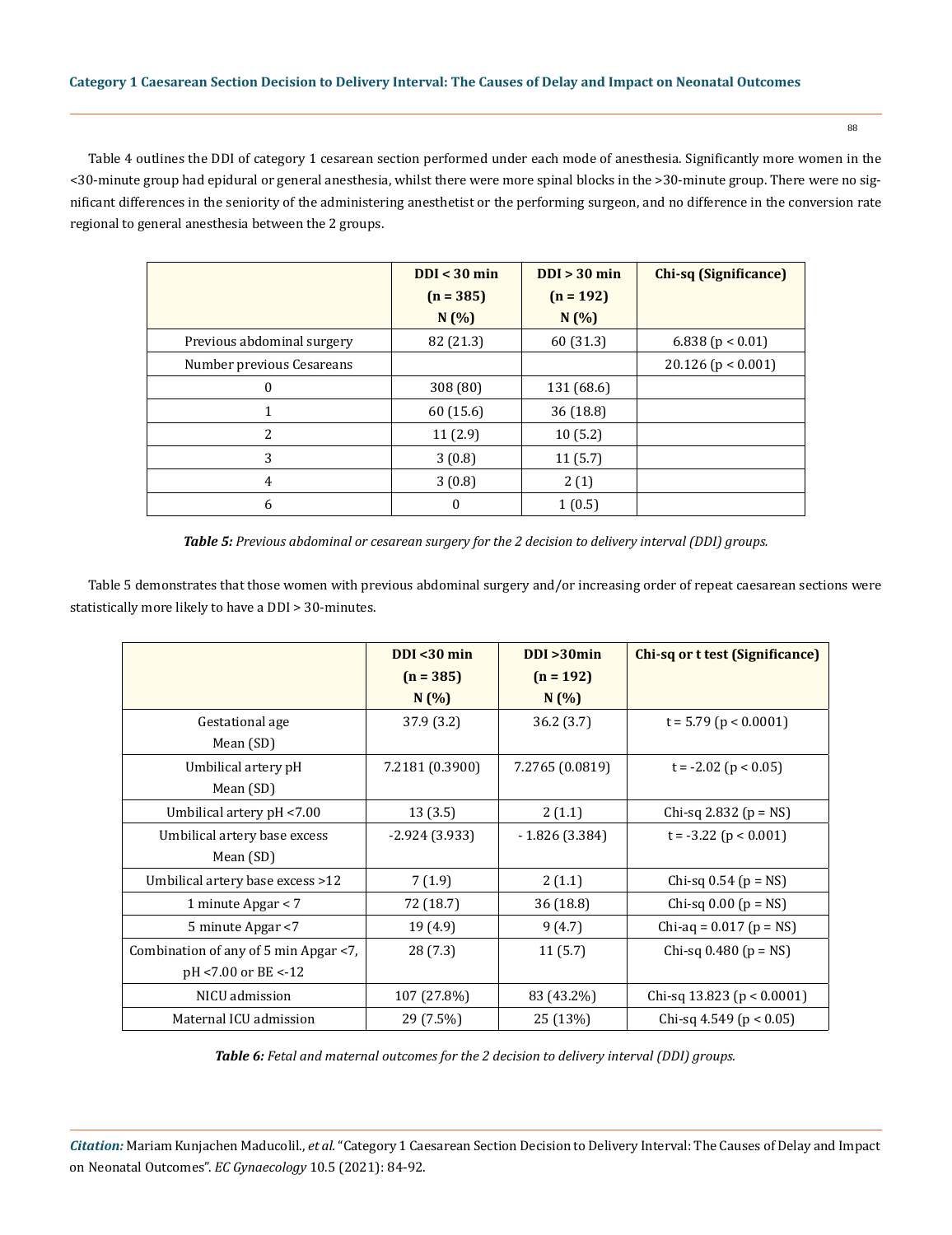Significant differences in fetal outcome measures were noted between the 2 groups (Table 6). The decision to delivery interval < 30-minute group were of a significantly greater gestational age (37.9 v 36.2 weeks) and had significantly lower mean umbilical artery pH (7.2181 v 7.2765) and base excess (-2.924 v -1.826) compared to the > 30-minute interval group. Although there were more babies with pH < 7.00 and a base excess of < 12.00 in the < 30-minute group, this was not statistically significant. A composite outcome of any one of; a 5- minute Apgar < 7, pH < 7.00 or a base excess < 12 was again more common but not significant in the < 30 -minute group. More babies from the >30- minute group were treated in the neonatal intensive care unit (NICU) (27.8% v 43.2%).

|                        | DDI < 30min           | DDI > 31min           | <b>Mann Whitney U</b> |
|------------------------|-----------------------|-----------------------|-----------------------|
|                        | $(N = 385)$           | $(N = 192)$           | (Significance)        |
|                        | <b>Median (range)</b> | <b>Median (range)</b> |                       |
| Preparation time (min) | $7(1-19)$             | $14(1 - 36)$          | 13.2 ( $p < 0.0001$ ) |
| Transfer time (min)    | $6(0-18)$             | $12(1 - 34)$          | 12.2 ( $p < 0.0001$ ) |
| Anesthesia time (min)  | $4(1-17)$             | $7(1 - 24)$           | 8.9(p < 0.0001)       |
| Delivery time (min)    | $3(1 - 13)$           | $5(1 - 29)$           | $9.6$ (p < 0.0001)    |

*Table 7: Time of the steps involved in the decision to delivery interval (DDI) for the two groups.*

The timings of all the steps involved in the process of performing a category 1 emergency cesarean section are demonstrated in table 7. The individual timings were not normally distributed therefore the 2 groups were analyzed using the Mann Whitney U test. The decision to delivery interval > 30-minutes group demonstrated significantly longer timings for each step of the process. The preparation of the patient time, transfer of the patient to theatre time, administration of adequate anesthesia time and the surgical delivery times all took significantly longer to perform when the DDI exceeded 30- minutes.

In summary the factors related to a DDI > 30-minutes for category 1 emergency caesarean sections were: decision made remote from labor ward, performed for "other" indications, received regional spinal anesthesia and had previous abdominal surgery or cesarean sections. More babies in this group were admitted to NICU despite better pH and base excess results.

## **Discussion**

Categorization of cesarean sections was a positive step forward in obstetric quality and patient safety. There are 4 categories of cesarean section with category 1 considered the most urgent in nature. This categorization has enabled the urgency of the caesarean sections in terms of DDI to be standardized. Many maternity units around the world have adopted this categorization of caesarean section, and through regular audit based on the bench marks laid down by international obstetric societies [3,4,6], use DDI as a method of analyzing the performance of the maternity unit.

Category 1 cesarean section is considered the highest priority with a recommended DDI of under 30-minutes and is performed for obstetric emergencies in which fetal compromise to due hypoxia is greatest and therefore decision to delivery interval should be small. Such obstetric emergencies include cord prolapse, uterine rupture, placental abruption and profound fetal bradycardia. The DDI is therefore considered critical, and although the 30-minute DDI recommendation is by general consensus and not evidence based, there are still question marks over the ability of performing all category 1 cesarean sections under 30 minutes improving the perinatal outcome.

Adherence to DDI of 30 minutes for category 1 cesarean section is considered as a mitigation measure to prevent birth asphyxia which may result in cerebral palsy. However, various studies have suggested that intrapartum complications are not the major causative factor for cerebral palsy and many physiological mechanisms interplay to protect the fetus from acute hypoxia, allowing the fetus to survive

*Citation:* Mariam Kunjachen Maducolil., *et al.* "Category 1 Caesarean Section Decision to Delivery Interval: The Causes of Delay and Impact on Neonatal Outcomes". *EC Gynaecology* 10.5 (2021): 84-92.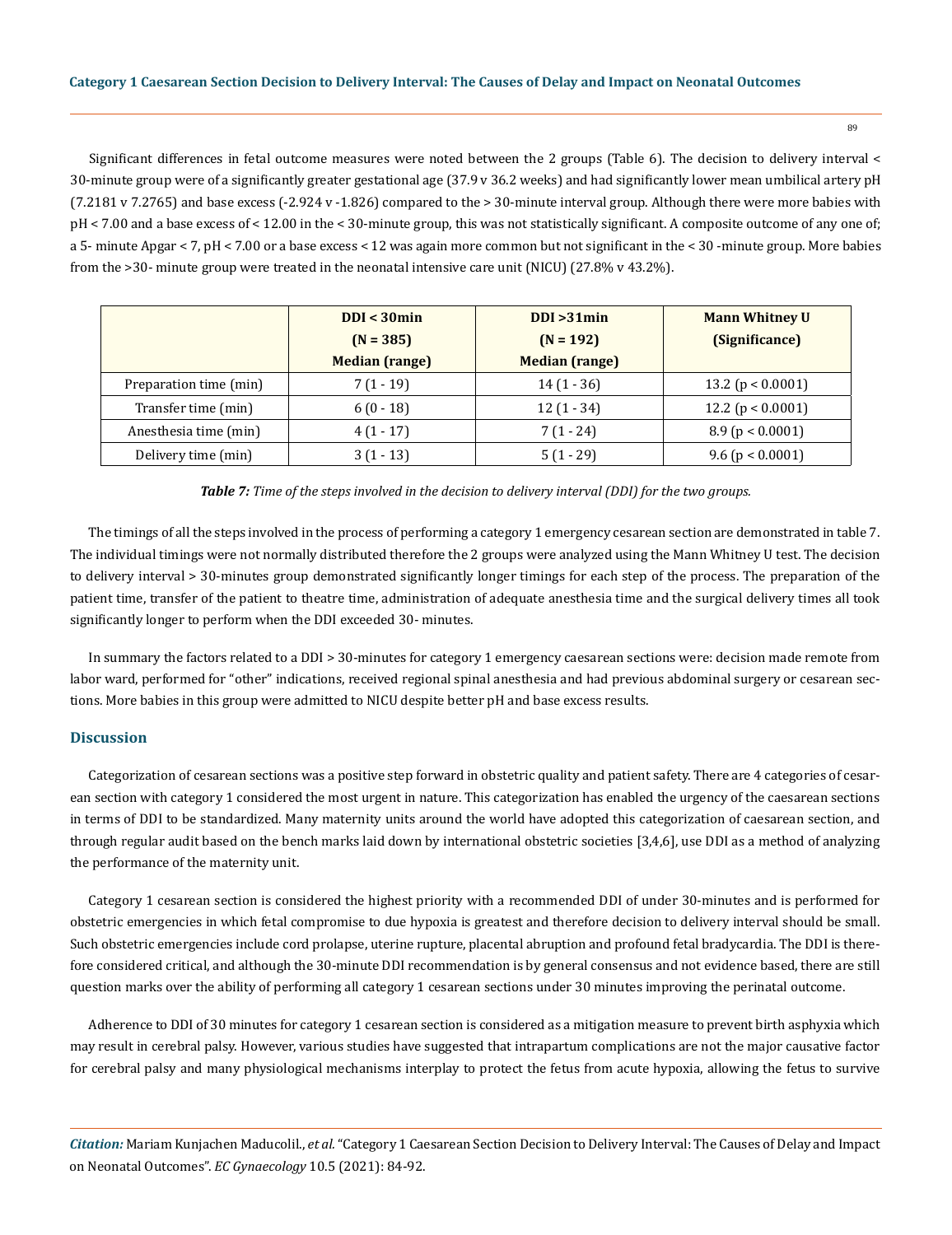intact for a longer period-minutes to perhaps hours-than an adult with similar blood gas concentrations [7]. An international consensus statement concluded that research strongly suggests that the large majority of neurological pathologies causing cerebral palsy occur as a result of multifactorial and mostly unpreventable reasons during either fetal development or the neonatal period rather than due to intrapartum hypoxia [8].

When a time limit has to be adhered to for the delivery of the fetus, then the concern regarding maternal safety emerges since the rapidity at which the procedure is done can contribute to maternal injuries. Therefore, it is imperative to balance both fetal and maternal safety when a category 1 cesarean section is called and undertaken. In a retrospective review of 593 category 1 emergency cesarean sections [9], the early neonatal outcome was found to be improved without any increase in maternal complications, suggesting that urgent transfer and surgery were not resulting in surgical or anesthetic risk. Conversely, a systematic review and meta-analysis of DDI and subsequent neonatal outcomes reports that there were no differences in admission to neonatal intensive care units or special newborn units when DDI was less than or greater than 30-minutes (OR 1.23; 95% CI 0.90 - 1.68) [10].

Although there is standardization of the cesarean categories, there is no consensus on what obstetric emergencies belong in which categories. This can be influenced by institutional resources, such as theatre and staff availability, level of population risk, but more often than not is influenced by the attending decision makers. As a result, the rates of category 1 cesarean sections performed within the recommended 30-minute period differ significantly across the world. In Oman and Ethiopia for instance the rates are around 20 - 25% [11,12], whereas in Hong Kong and Singapore rates as high as 80-90% are reported [13,14].

In order to ensure only 'genuine' category 1 cesarean sections were included, case files were reviewed to ensure the indication warranted a category 1 procedure. The commonest cases removed from our cohort were women who were deemed to require a category 2 caesarean section, but due to theatre delays, were re-classified as category 1 while waiting. Our study reports that DDI within 30 minutes occurred in 67% of category 1 cesarean sections, which reflects the unit performance.

In order to complete abdominal delivery within a DDI of 30 minutes all aspects of the multidisciplinary process must be seamless. The transfer to theatre, patient preparation and administration of anesthetic, and surgical time all contribute and are potentially responsible for failing to achieve the 30-minute target.

The first step in performing a category 1 cesarean section is transferring the patient to theatre. This aspect is often cited as one of the main factors for delay in DDI [14,15]. This study has also found that transfer to theatre, particularly when from areas remote from labor ward, was associated with a delay in achieving delivery within 30-minutes. This delay is understandable when the few category 1 cesarean sections are transferred from an antenatal ward, with staff unfamiliar with the process. There is a case for ward-based simulation drills to improve efficiency.

The administration of a timely, effective anesthetic is often the source of discussion between the anesthetist, who would prefer to avoid general anesthesia, and the obstetrician who eager to commence the caesarean. Traditionally general anesthesia has been considered as the most appropriate anesthesia for an emergency caesarean section as it can be induced rapidly, however it does come with notable risks such as aspiration pneumonia, atonic postpartum hemorrhage and unexpected failed intubation. In addition to maternal complications, there are also concerns that general anesthesia can be associated with short term neonatal morbidity in an already presumably compromised baby [16].

This study confirms, that general anesthetic for category 1 cesarean sections is associated with shorter DDI when compared to regional anesthesia [17]. We are unable to report on the incidence and nature of maternal complications related to anesthesia, as that was not on objective of the study.

*Citation:* Mariam Kunjachen Maducolil., *et al.* "Category 1 Caesarean Section Decision to Delivery Interval: The Causes of Delay and Impact on Neonatal Outcomes". *EC Gynaecology* 10.5 (2021): 84-92.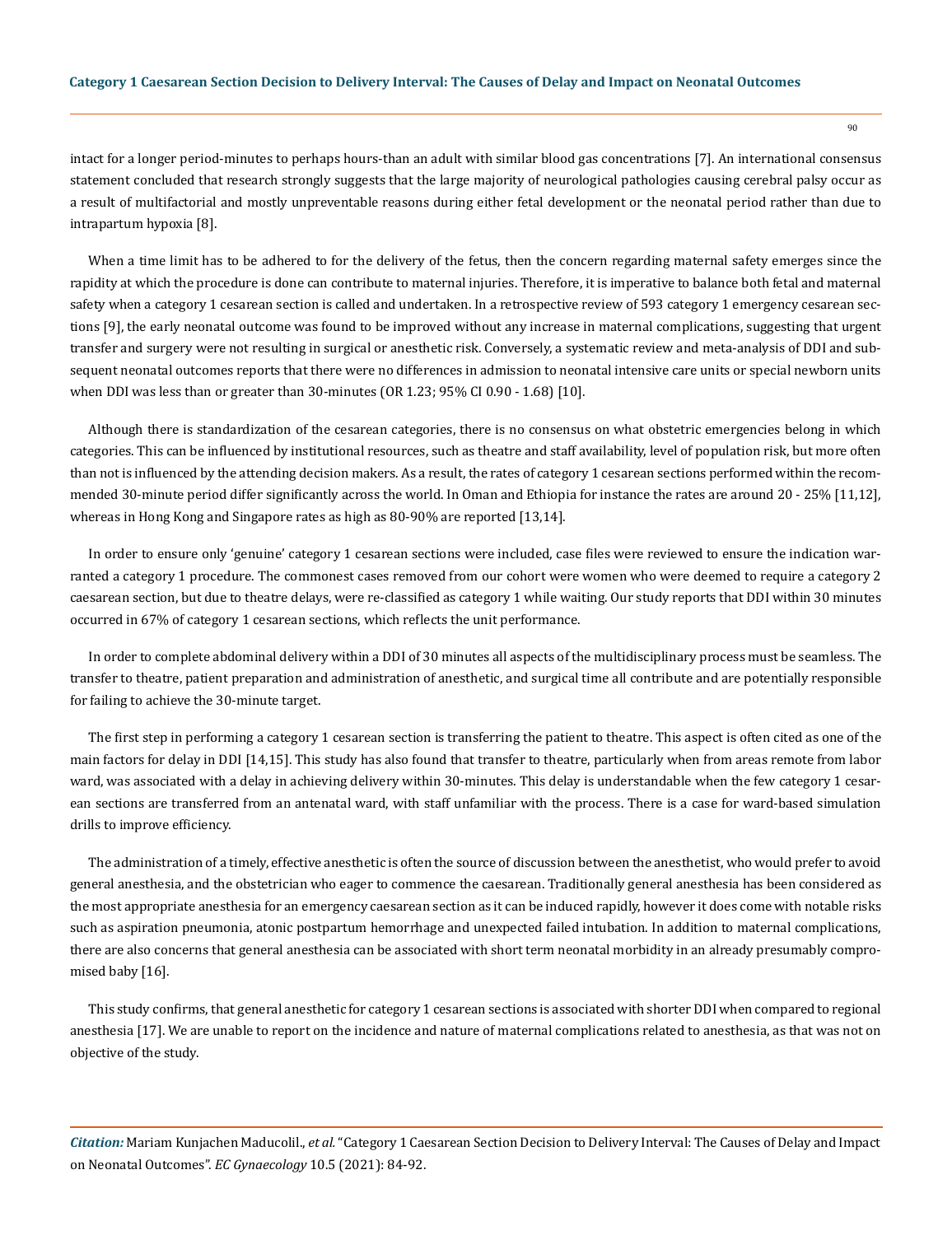As obstetric anesthetists become more skilled in regional anesthetics, there has been a positive shift in the use of regional anesthesia. Category 1 cesarean sections are increasing being performed following rapid sequence spinal anesthesia or 'topping up' of existing epidural anesthetic. Eighty-two percent of women in our study had their category 1 caesarean section under a regional anesthetic, which compares favorably to other studies [12]. We also found similarities with type of anesthesia and delivery intervals previously reported [18]. Around 60% of those women taking more than 30-minutes had undergone regional anesthesia, and that a DDI < 30-minutes was achieved in cases that received general anesthesia or topping up of existing epidural prior to commencing the surgery.

The surgical element of the DDI is the final step in the process. The expectation that previous abdominal surgery or high order cesarean sections would result in surgical delays due to the technical aspects associated with previous surgery was confirmed. It has previously been reported in a prospective study that women with no previous abdominal delivery had a significantly shorter total duration of surgery than women who had one or more previous caesarean deliveries [13]. Our study supports the fact that surgery without a previous abdominal surgical history is very likely to be quicker due to the absence of the consequences of previous abdominal entry such as adhesions, fibrosis or high adherent bladder. This is reflected in this study as women with previous abdominal surgery or high order caesarean deliveries were significantly more likely to be associated with a DDI > 30-minutes.

More babies in this group were admitted to NICU despite better pH and base excess results, which is likely a reflection of the case mix. Despite more neonates being admitted to NICU in DDI > 30-minutes, there was not a significant difference in the composite neonatal outcomes between two groups. This finding has been reflected in other studies which have also shown that a DDI >30-minutes is not associated with adverse neonatal outcome [14,19].

#### **Conclusion**

This study has shown that the DDI of 30-minutes for category 1 cesarean sections is around 70%. All steps involved in the process took significantly longer to perform. The individual factors related to this delay were that the indication for the cesarean ('others') were likely not to be considered associated with acute fetal hypoxia, the patients were remote from labor ward, received spinal anesthesia and were more likely to have had previous abdominal or cesarean surgery. Despite this there were no significant differences in the composite neonatal outcomes.

The timings of each step in the process appear to be the only modifiable factor which would reduce any delays, particularly in areas remote from the labor ward. Staff training and simulation in these areas are recommended to ensure prompt transfer of the patient.

## **Conflict of Interests**

Authors state no conflict of interest.

### **Funding Information**

No specific funding was obtained for this study.

## **Bibliography**

- 1. Lecerf M., *et al*[. "Peut-on faire une césarienne en moins de 30min dans des locaux inadaptés afin de suivre les recommandations de](https://www.em-consulte.com/article/811158/figures/peut-on-faire-une-cesarienne-en-moins-de-30min-dan) [l'ACOG ? \[Can we do a cesarean section in less than 30min in unsuitable premises in order to follow the recommendations of the](https://www.em-consulte.com/article/811158/figures/peut-on-faire-une-cesarienne-en-moins-de-30min-dan)  ACOG?]". *[Journal of Gynecology Obstetrics and Human Reproduction](https://www.em-consulte.com/article/811158/figures/peut-on-faire-une-cesarienne-en-moins-de-30min-dan)* 42.4 (2013): 393-400.
- 2. Lucas DN., *et al*[. "Urgency of caesarean section: a new classification".](https://pubmed.ncbi.nlm.nih.gov/10928020/) *Journal of the Royal Society of Medicine* 93 (2000): 346-350.
- 3. [Classification of Urgency of Caesarean Section A Continuum of Risk \(Good Practice Guideline No. 11\)".](https://www.rcog.org.uk/globalassets/documents/guidelines/goodpractice11classificationofurgency.pdf) *Royal College of Obstetricians [and Gynaecologists/Royal College of Anaesthetists](https://www.rcog.org.uk/globalassets/documents/guidelines/goodpractice11classificationofurgency.pdf)* (2010): 1-4.